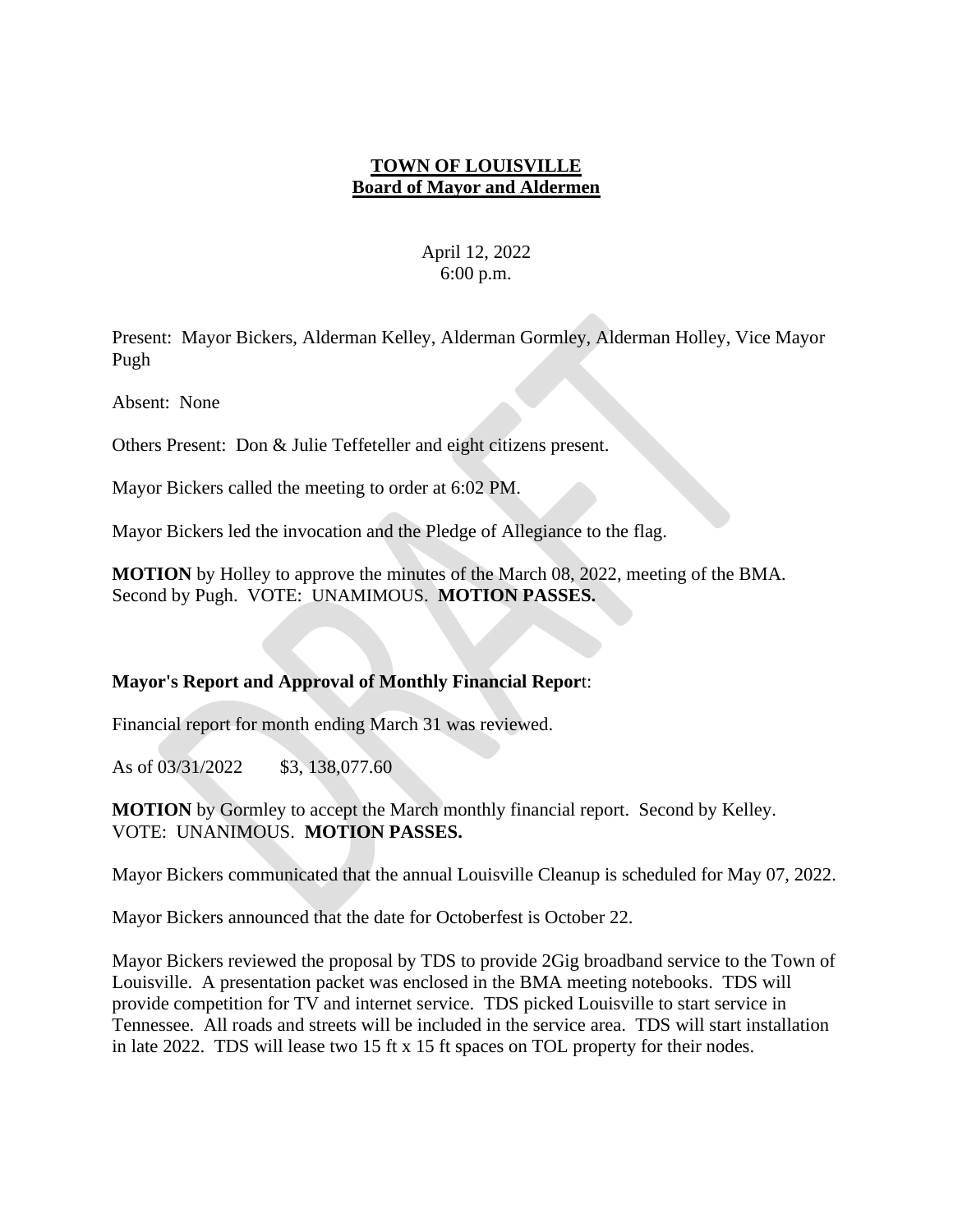Mayor Bickers notes that the Town has installed several umbrellas at the Beal Park Dog Park to provide shade for users.

Mayor Bickers communicated that the Town attorney has issued a letter to Franklin & Son to adjust lighting at their facility on Louisville Road to bring into compliance with the Lighting Ordinance. Initial adjustments were made April 12 and will be inspected to see if they are in compliance.

**Citizens Comments:** None.

#### **Resolutions and Ordinances:**

#### AN RESOLUTION OF THE BOARD OF MAYOR AND ALDERMEN OF THE TOWN OF LOUISVILLE, TENNESSEE, CALLING FOR THE ELECTION OF MAYOR AND TWO ALDERMEN

Mayor Bickers reviewed the requirement to send this request to the Blount County Election Commission to have these positions placed on the November ballot. Corrections were made to include the word Mayor on the proposed resolution.

**MOTION** by Bickers to approve the resolution as proposed. Second by Gormley. VOTE: UNAMIMOUS. **MOTION PASSES**

**Resolution 2022-02 passes**.

### AN ORDINANCE OF THE BOARD OF MAYOR AND ALDERMEN OF THE TOWN OF LOUISVILLE, TENNESSEE, ADOPTING AN AMENDED BUDGET FOR FISCAL YEAR ENDING JUNE 30, 2022 (First Reading)

Mayor Bickers reviewed the background concerning the need to amend the current budget. Alderman Pugh had several questions regarding the increase in the festival expenses included on the amended budget.

**MOTION** by Holley to approve the ordinance as proposed. Second by Bickers. VOTE: UNAMIMOUS. **MOTION PASSES**